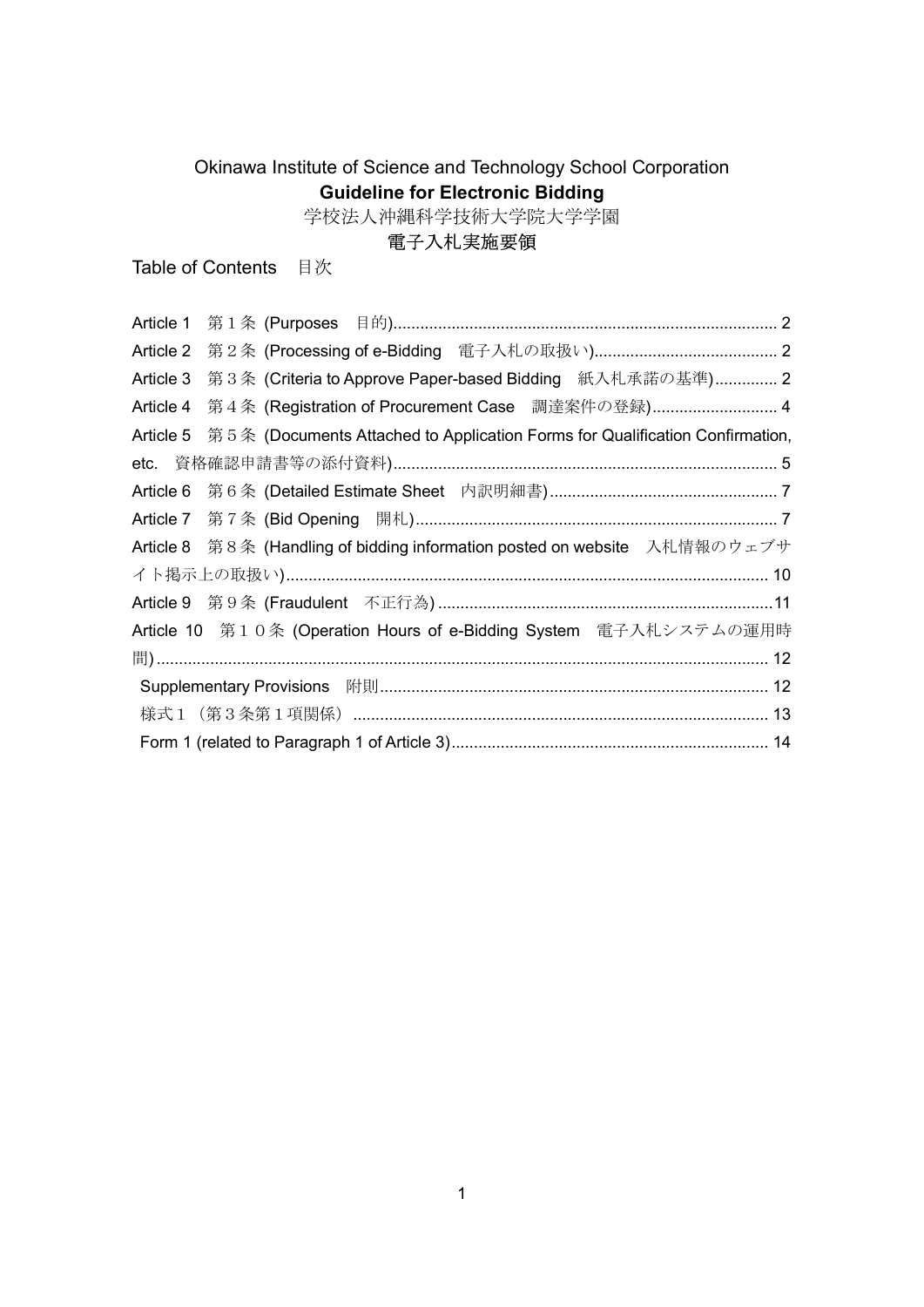# Okinawa Institute of Science and Technology School Corporation Guideline for Electronic Bidding

学校法人沖縄科学技術大学院大学学園

#### 電子入札実施要領

(Purpose 目的)

## Article 1 第1条

This Guideline stipulates necessary matters for the electronic bidding (hereinafter referred to as the "e-Bidding") by the Electronic Bidding System (hereinafter to be referred as the "e-Bidding System") of the Okinawa Institute of Science and Technology School Corporation (hereinafter referred to as the "Corporation"), whereby the Corporation conducts the procurement (hereinafter referred to as the "Procurement Case") through competitive procedures such as open bidding, attributed to the Corporation's Contract Management Stipulations (hereinafter referred to as the "Stipulations").

この要領は、学校法人沖縄科学技術大学院大学学園(以下「学園」という。)が 実施する調達(以下「調達案件」という。)に係る取引先選定手続きを学園の電 子入札システム(以下「電子入札システム」という。)により行う一般競争入札 等(以下「電子入札」という。)に関し、学園の契約事務取扱規則(以下「規則」 という。)の規定のほか、必要な事項を定めることを目的とする。

#### (Processing of e-Bidding 電子入札の取扱い)

## Article 2 第2条

The e-Bidding shall be processed via the e-Bidding System. In principle, bidding by paper (hereinafter referred to as the "Paper-based Bidding") shall not be accepted, unless otherwise approved pursuant to the criteria set forth in the following article.

電子入札は、電子入札システムにより処理することとし、原則として紙媒体に よる入札(以下「紙入札」という。)は認めない。ただし、次条に規定する基準 により紙入札を認められた場合は、この限りでない。

(Criteria to Approve Paper-based Bidding 紙入札承諾の基準) Article 3 第3条

1. In the event that a Request for Approval of Paper-based Bidding (Form 1) is submitted from a participant to the competition (hereinafter referred to as the "Competition Participant"), the Corporation may approve the Paper-based Bidding only if the Competition Participant is recognized to have unavoidable reasons.

学園は、競争に参加しようとする者(以下「競争参加者」という。)から、 紙入札方式参加承諾願(様式1)が提出されたときは、競争参加者側にや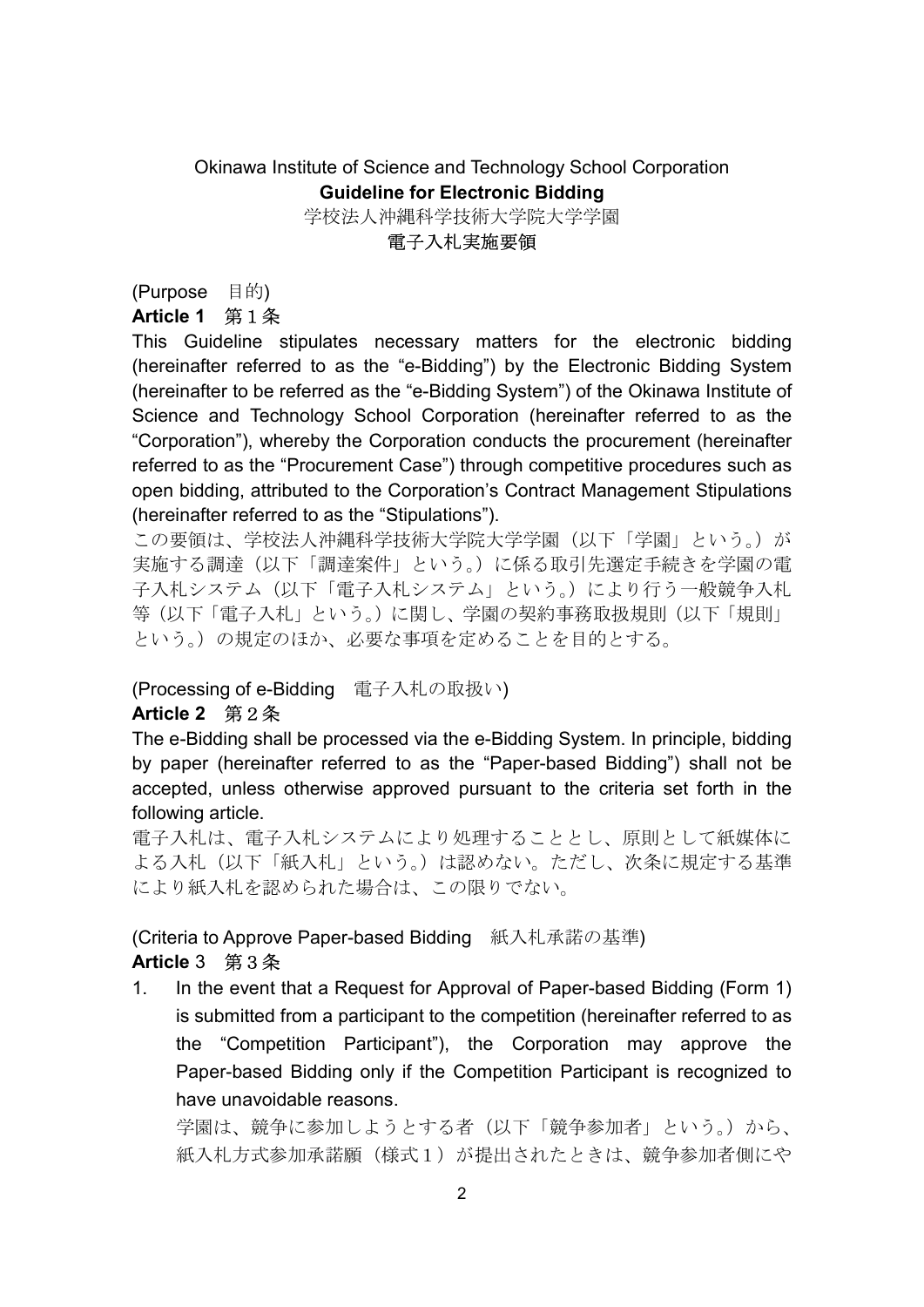むを得ない事由があると認められる場合に限り、紙入札方式による競争へ の参加を許可できる。

2. In the event that a Competition Participant requests switching to the Paper-based Bidding after commencement of the e-Bidding procedures, the Competition Participant shall be permitted to switch their participation from the e-Bidding to the Paper-based Bidding only if (i) it is impossible to proceed with the e-Bidding due to unavoidable reasons and, (ii) such switching will not affect the entire bidding procedures, by the time a bid closing notice is issued. In this case, such Competition Participants shall be requested to submit the Request for Approval of Paper-based Bidding (Form 1).

電子入札手続の開始後、競争参加者から紙入札への変更を求められた場合、 学園は、入札締切通知書発行までの間で、(1)やむを得ないと認められる 事由により電子入札の続行が不可能であり、かつ(2)全体の電子入札手 続に影響がないと認められる場合についてのみ、当該競争参加者について、 電子入札から紙入札への変更を認めることができる。この場合、学園は、 当該競争参加者に対し、紙入札方式参加承諾願(様式1)のすみやかな提 出を求める。

3. In the event that switching to the Paper-based Bidding is approved pursuant to the provisions of the preceding paragraphs, the Competition Participants shall be immediately registered as a prospective Paper-based Bidding participant to the competition (hereinafter referred to as the "Paper-based Bidding Participant), and such Competition Participants shall be instructed not to engage in operations related to the e-Bidding after being registered as a Paper-based Bidding Participant. Even if there are records of operations related to e-Bidding after submission of the Request for Approval of Paper-based Bidding, all of such operations shall be deemed invalid. Documents sent and received via the e-Bidding System before such registration shall be deemed valid, and shall not require separate procedures for delivery or receipt.

前項の規定により、紙入札への変更を認めた場合は、当該競争参加者につ いて、すみやかに紙入札により競争に参加する者(以下「紙入札参加者」 という。)として登録するものとし、当該競争参加者に対し、紙入札参加者 としての登録後においては電子入札に係る作業を行わないよう指示する。 なお、紙入札方式参加承諾願提出後に電子入札にかかる作業を行った形跡 があっても、その一切を無効なものとして取り扱う。ただし、既に実施済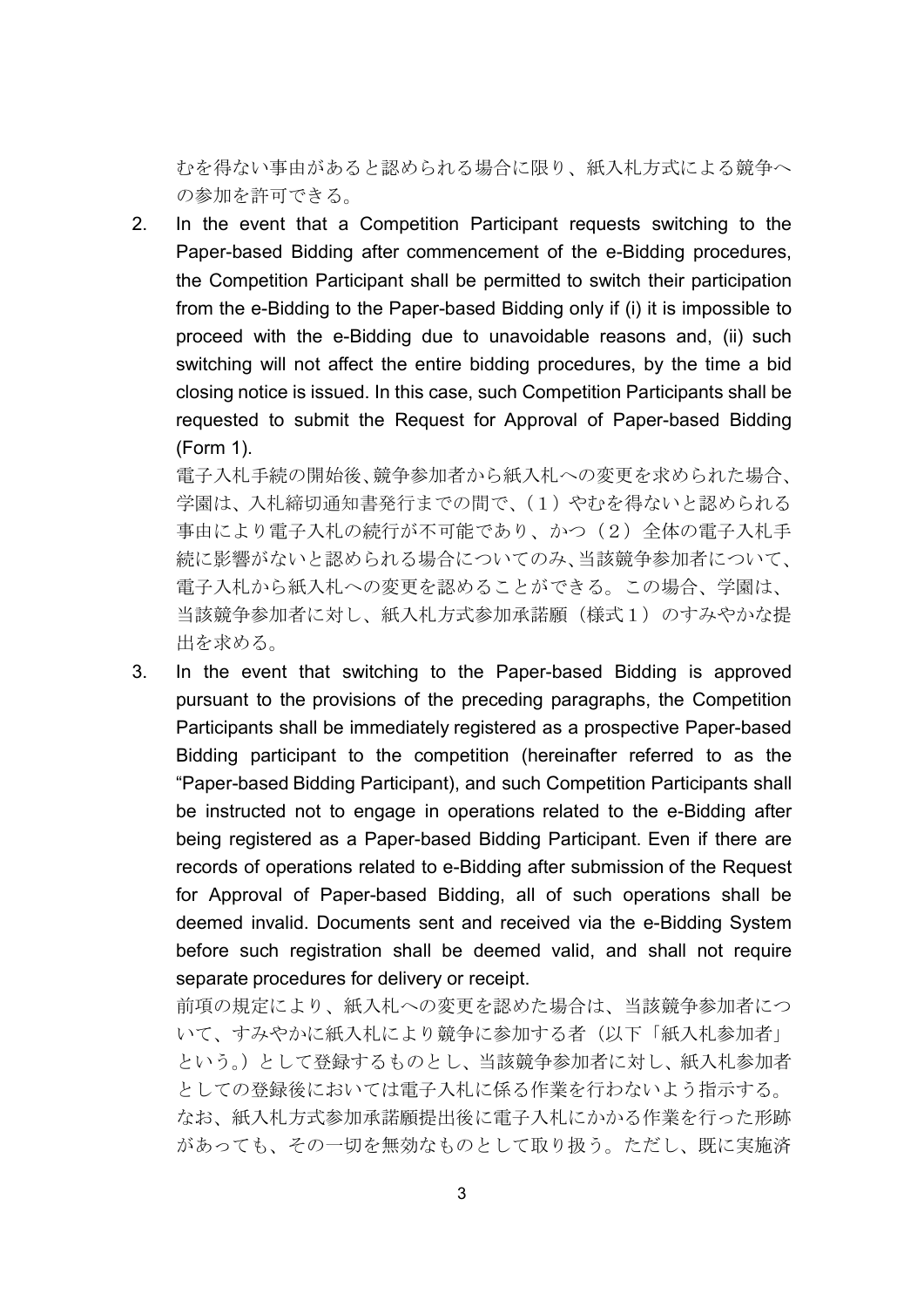みの電子入札システムによる書類の送受信は有効なものとして取り扱い、 別途の交付又は受領手続きは要しない。

4. In placing a bid by the Paper-based Bidding to the Procurement Case subject to e-Bidding, the closing date and time to submit an application form to confirm the qualifications and application-related documents (hereinafter referred to as the "Application Forms for the Qualification Confirmation, etc.") via the Paper-based Bidding shall be the same as those set in the procedure for the e-Bidding. In principle, the Application Forms for the Qualification Confirmation, etc. shall be submitted by e-mail or by postal mail in which delivery date and time is recorded, e.g. the registered mail.

紙入札方式で参加する場合の競争入札参加資格確認申請書及び申込関係書 類(以下「資格確認申請書等」という。)の提出期限は、電子入札システム の締切の日時と同一とする。なお、資格確認申請書等の提出方法は、原則 として電子メールによる提出とし、郵送の場合は郵便書留等の配達の記録 が残る方式を使用させる。

5. A Paper-based Bidding Participant to place a bid for the Procurement Case subject to the e-Bidding shall not be allowed to switch to the e-Bidding again in the same Procurement Case.

紙入札参加者については、同一調達案件での電子入札への再移行は認めな い。

(Registration of Procurement Case 調達案件の登録)

## Article 4 第4条

1. In principle, the scheduled bid opening date and time set in the e-Bidding System are the same as the scheduled bid closing date and time. In both Paper-based and e-Bidding, other dates and times (including periods for submission of forms and notifications) shall be set in accordance with the nature of the Procurement Cases.

原則として、電子入札システムにおける開札予定日時は、入札書受付締切 予定日時とする。その他の各種申請書の提出及び各種通知書等の発行に関 する期間や日時等は、調達案件の特性に応じて設定する。

2. In the event that mistakes are found in the registration information of the Procurement Case after the date of public notice, etc., such Procurement Case shall be immediately re-registered pursuant to the steps below.

公告日等以降において、電子入札システムへの調達案件の登録情報に錯誤 が認められた場合には、以下の手順によりすみやかに調達案件の再登録を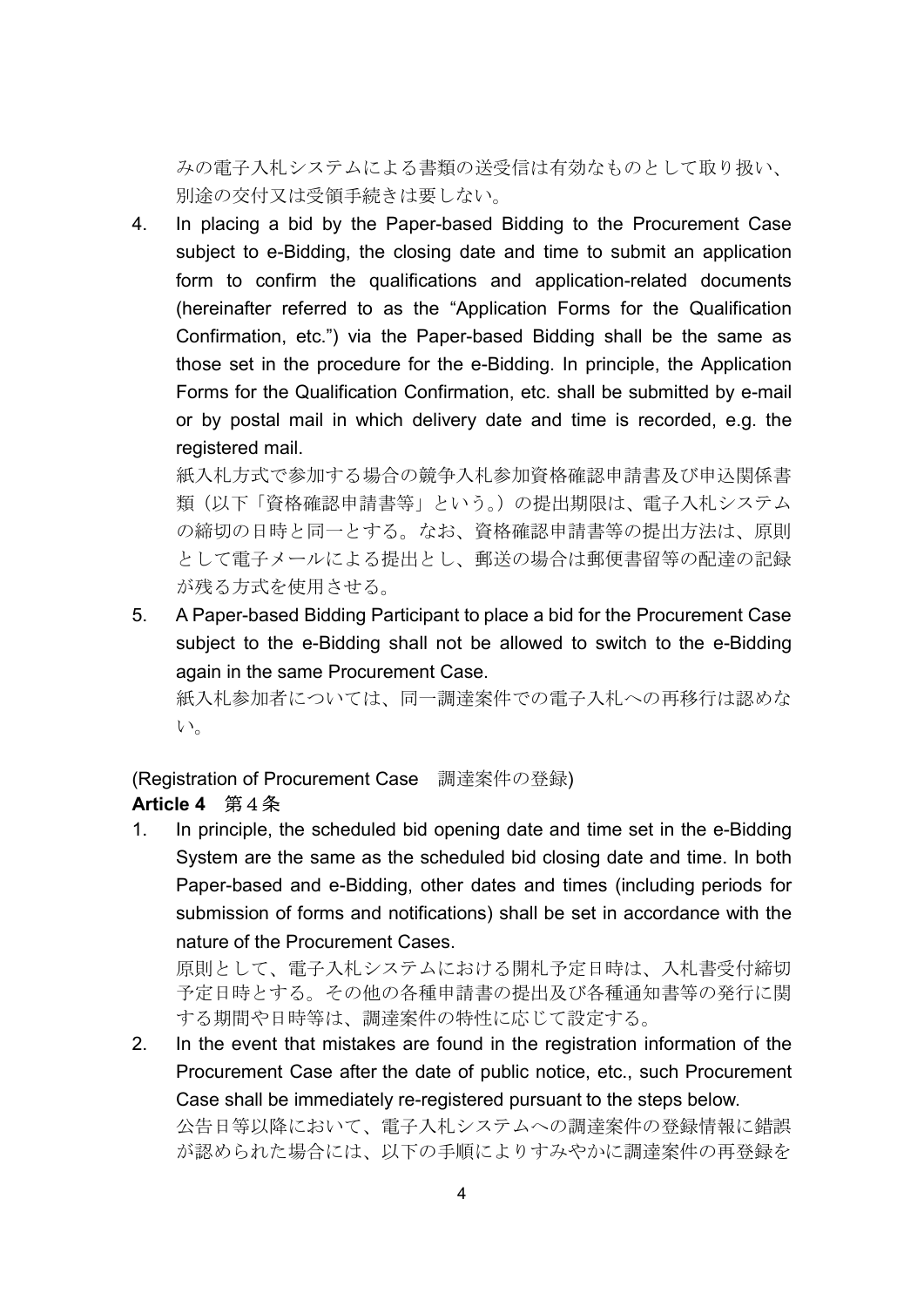行うものとする。

(1) Change the closing date and time to prevent the Competition Participants from submitting Application Forms for the Qualification Confirmation, etc. for the Procurement Case in question (e.g.: Opening date and time 13:00, Closing date and time 13:01).

錯誤のあった調達案件に対して資格確認申請書等の提出を防止するため、 締切日時の変更を行う(修正例:受付日時13:00、同締切日時13:  $(0, 1)$ <sub>。</sub>

(2) Modify and re-register the heading of the said Procurement Case to inform Competition Participants of the fact that mistakes were made in the said Procurement Case (e.g.: "This Procurement Case was canceled due to mistakes made in the process of registration, and will be re-registered under the same heading").

調達案件名に修正のあった旨を追加記入した修正登録を行い、錯誤があっ た旨を競争参加者に示す(修正例:「本調達案件は、登録錯誤につき取り消 し、同一案件名称により再登録」)。

(3) Register the said Procurement Case as a new offer after correction of the mistakes.

錯誤を修正した後、新規の調達案件として改めて登録する。

(4) Contact by reliable means the Competition Participants who have submitted Application Forms for the Qualification Confirmation, etc., and request the said Competition Participants to send the Application Forms for the Qualification Confirmation, etc. again for the re-registered Procurement Case.

既に資格確認申請書等の提出があった競争参加者に対しては、確実に連絡 の取れる方法で連絡を行い、改めて登録した案件に対して資格確認申請書 等を送信するよう依頼する。

3. In the event that the Corporation switches from the e-Bidding to the Paper-based Bidding for a Procurement Case due to special circumstances, the wording "(switched to the Paper-based Bidding)" shall be added to the heading of the said Procurement Case, and the said Procurement Case shall not be processed via the e-Bidding System thereafter.

特段の事情により学園が当該調達案件を電子入札から紙入札へ切替えるに 至った場合には、当該調達案件名に「(紙入札に移行)」と追記変更し、以 降当該調達案件にかかる電子入札システム処理を行わない。

(Documents Attached to Application Forms for Qualification Confirmation, etc. 資格確認申請書等の添付資料)

#### Article 5 第5条

1. In principle, technical documents and other documents attached to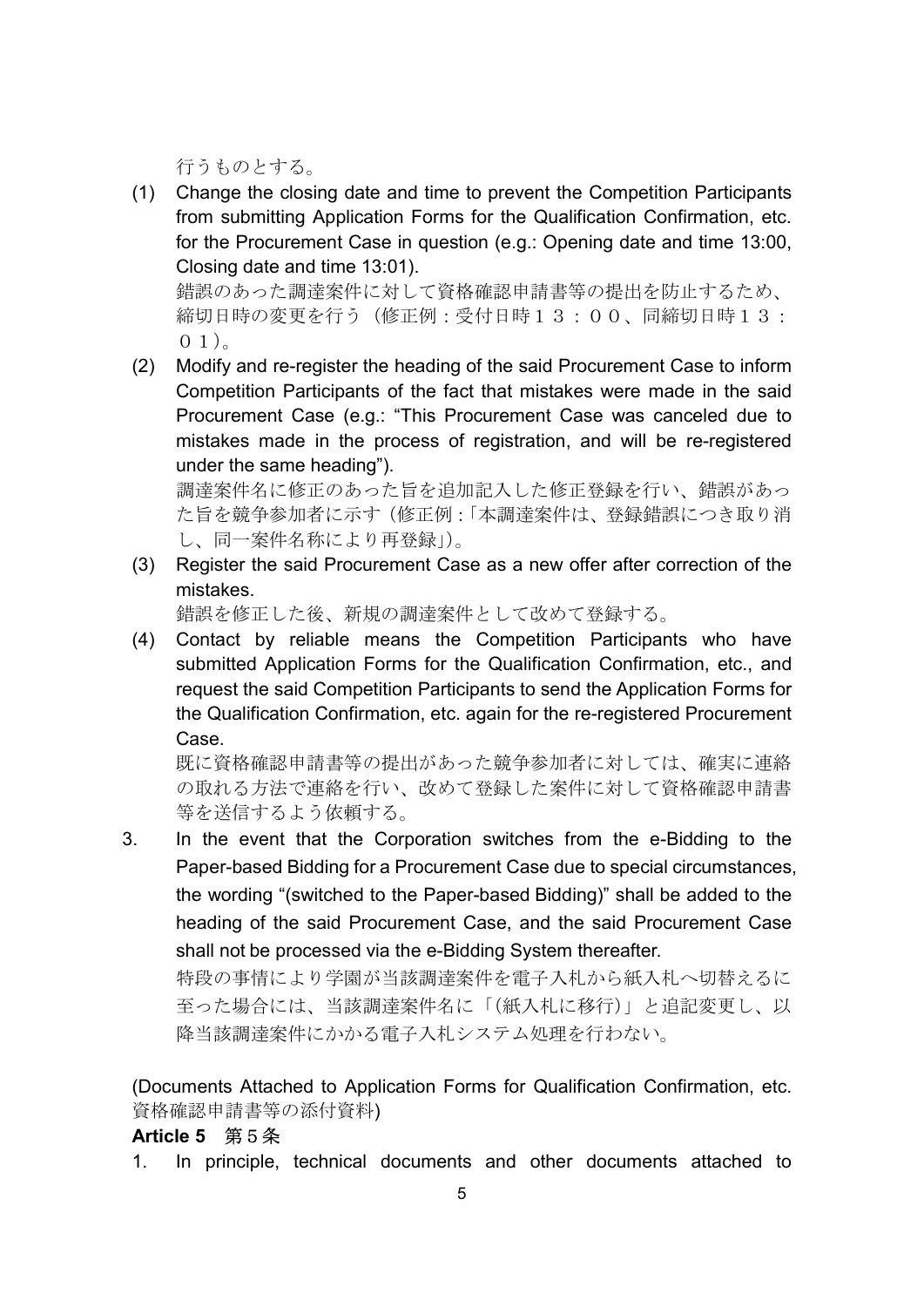Application Forms for the Qualification Confirmation, etc. (hereinafter referred to as the "Attached Documents") shall be prepared in the form of electronic data, and submitted via the e-Bidding System. Submission in paper form may be required depending on the nature of Attached Documents.

資格確認申請書等に添付する技術資料その他の添付資料(以下「添付資料」 という。)は、原則として電子データとして作成し、電子入札システムを利 用して提出させるものとする。ただし、添付資料の特性によっては、紙媒 体による提出を求めることができる。

2. Attached Documents shall be submitted in the PDF format in principle. In the event that a Competition Participant contacts the Corporation in advance and obtains the approval, the said Competition Participant may be allowed to submit the Attached Documents in other formats.

添付資料等の提出に際してのファイル形式は、PDF形式を原則とする。 ただし、競争参加者が学園の事前承諾を得た場合は、他の形式での提出を 認めることができる。

3. Compression method shall be the LZH or ZIP formats. Self-extracting formats must not be used.

ファイル圧縮方法は、LZH又はZIP形式を指定する。ただし、自己解 凍式を使用させることはできない。

4. In the event that the size of the Attached Documents exceeds 2 MB, submission by postal mail or in person shall be required in principle. Depending on the nature of the Procurement Case, etc., the Corporation shall be entitled to require all the Competition Participants in e-Bidding to submit Attached Documents by postal mail or in person.

調達案件の特性等により、また添付資料等の容量が2MBを超える場合に は、全ての競争参加者に対して郵送又は持参による提出を求めることがで きる。

5. In the event that the Corporation approves submission by postal mail or in person, a complete set of necessary documents shall be submitted. In principle submission partly via the e-Bidding System and partly by postal mail or in person shall not be accepted. The closing date and time (i.e. delivery; the same applies hereafter) for submission by postal mail or in person shall be the same as those in the case of submission via the e-Bidding System. In the case of submission by postal mail, documents shall be submitted by postal mail with which delivery is recorded, e.g. registered mail.

郵送又は持参による書類の提出を認める場合には、必要書類の一式を提出 するものとし、原則として、書類の一部を電子入札システムにより提出す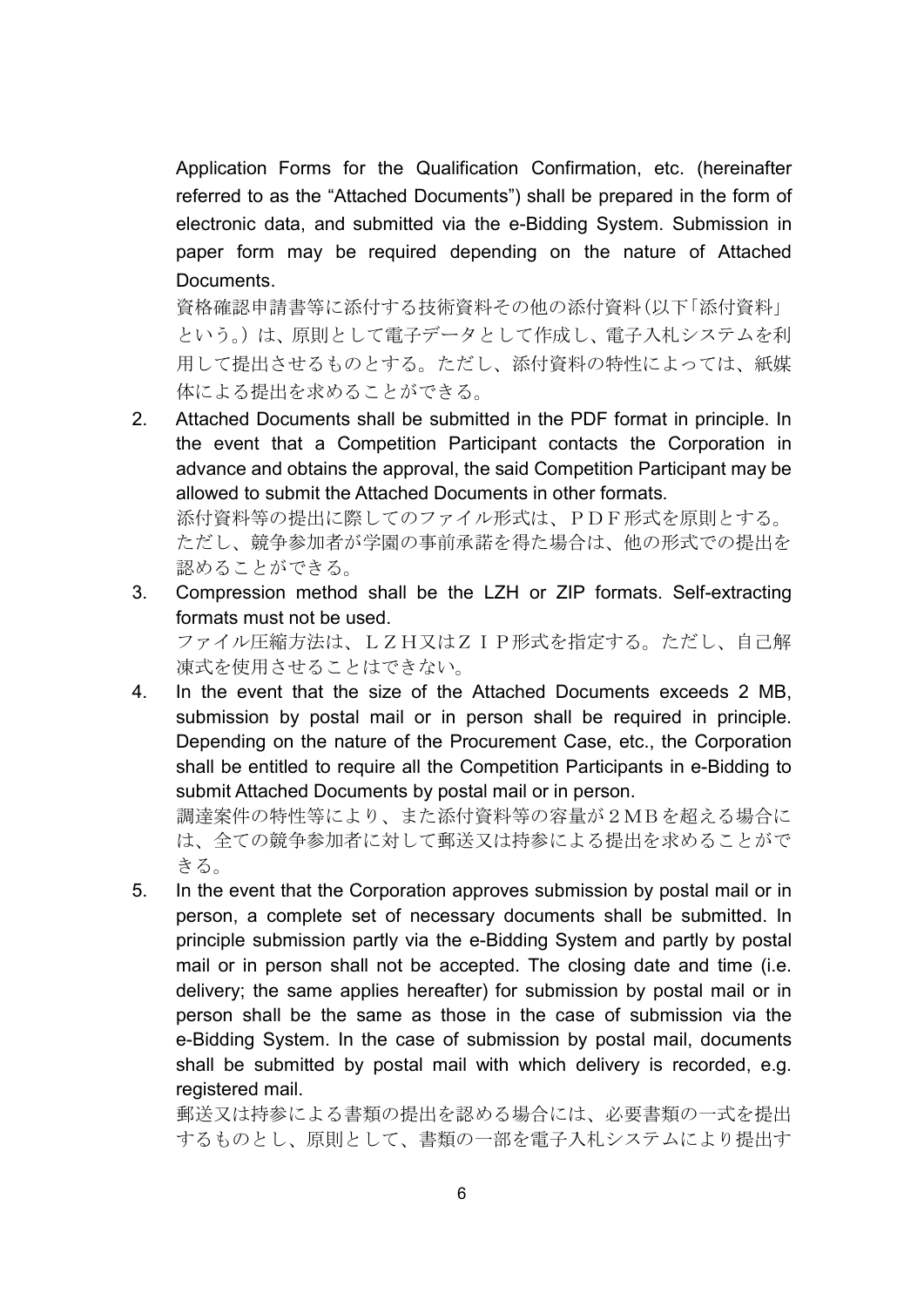ることは認めない。郵送又は持参の締切(必着。以下同じ)は、電子入札 システムの締切日時と同一とする。また、郵送にあたっては、郵便書留等 の配達の記録が残る方式を利用させる。

## (Detailed Estimate Sheets 内訳明細書) Article 6 第6条

1. In principle, detailed statements of construction costs or documents which offer the basis (breakdown) for calculating the bidding price (hereinafter referred to as the "Detailed Estimate Sheets"), which are attached to the bidding proposal, shall be prepared in the form of electronic data, and submitted via the e-Bidding System. Submission in paper form may be required depending on the nature of the Detailed Estimate Sheets. 入札書に添付する工事費内訳書又は入札金額積算内訳根拠書類(以下「内

訳明細書」という。)は、原則として電子データとして作成し、電子入札シ ステムを利用して提出させる。ただし、内訳明細書の特性によっては、紙 媒体による提出を認めることができる。

- 2. Stipulation in Paragraph 2 of Article 5 shall apply mutatis mutandis for the format for the Detailed Estimate Sheets. 内訳明細書の提出に際してのファイル形式は、第5条第2項の規定を準用 する。
- 3. Stipulation in Paragraph 3 of Article 5 shall mutatis mutandis for the compression format.

ファイル圧縮は、第5条第3項の規定を準用する。

4. Stipulation in Paragraph 4 and Paragraph 5 of Article 5 shall mutatis mutandis for submission of the Detailed Estimate Sheets. 内訳明細書の提出について、第5条第4項及び第5項の規定を準用する。

(Bid Opening 開札)

## Article 7 第7条

1. In principle, in the event that the Paper-based Bidding Participant is present in the e-Bidding, the price indicated on the bidding proposal shall be registered in the e-Bidding System before bid opening by the Corporation.

原則として、電子入札において紙入札参加者がいる場合は、入札書の記載 金額を学園が電子入札システムに登録してから開札を行うものとする。

2. When the successful bidder has been decided, the Corporation shall notify all the Competition Participants who placed bids e-by means of a successful bidder announcement.

学園は、落札者を決定したときは、入札を行った全ての競争参加者に対し て、落札決定通知書により通知するものとする。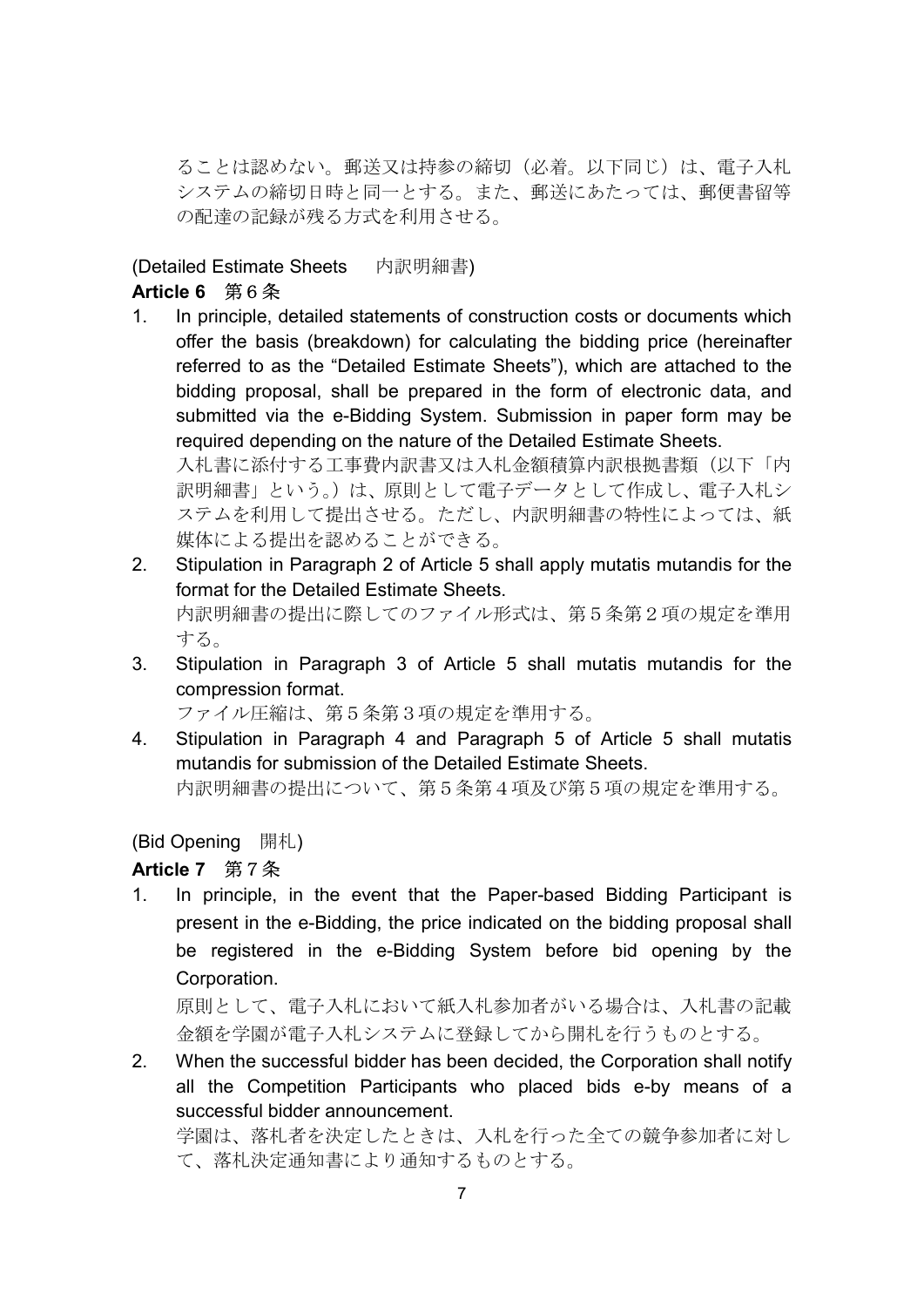3. The upper limit on the number of biddings shall be in principal 4 times including the first bidding. However, when the further rebidding is considered reasonable in case the price of the fourth bidding is quite close to the target price and expected to be decided as a successful bidder soon, the rebidding over 4 times may continue.

再度入札の回数は、当初入札を含め原則4回までとする。ただし、4回目 の最低入札価格と予定価格との差が僅少であり落札が見込まれる等、再入 札を継続することが妥当である場合は、4回以上実施することができる。

4. In the event that issuance of a successful bidder announcement, etc. requires significant delay from the scheduled bid opening time (approximately one hour), the Corporation shall inform Competition Participants of the status via the e-Bidding System or a telephone call as necessary.

開札予定時間から落札決定通知書等の発行まで、著しく遅延する場合(1 時間程度を目安とする。)には、必要に応じ、競争参加者に電子入札システ ム又は電話連絡等の手段により状況の情報提供を行う。

5. In principle, the Competition Participants shall not be entitled to withdraw, make corrections, etc. after submitting the bidding proposal. In the event that a Competition Participant is deemed to have lost the qualification for participation after submitting the bidding proposal via the e-Bidding System, the Corporation shall accept a bidding disqualification notice (in any form) until the bid opening time, and the said bidding proposal shall be deemed invalid. In this case, the said bidding proposal shall be checked off and precluded from the bidding status registration process in the e-Bidding System, and shall not be subject to bid opening.

原則として、入札書提出後は、撤回、訂正等を認めることはできない。た だし、入札書提出後、参加資格を喪失したと認められる場合は、開札まで の間は参加資格喪失の届出(様式任意)を受け付けるものとし、無効の扱 いとする。この場合、電子入札システムの入札状況登録においてチェック を入れて除外し、当該入札書は開札しない。

6. In the event that two or more Competition Participants posted the same bidding price, a successful bidder shall be determined by the lot drawing, and a successful bidder announcement shall be issued after the said lot drawing.

落札となるべき同価の入札をした者が2者以上あり、くじにより落札者の 決定を行うこととなった場合には、くじの実施後、落札決定通知書を発行 するものとする。

7. In the event that the Corporation is informed that the e-Bidding System cannot be accessed due to trouble on the part of the Competition Participants, the Corporation shall examine the details of the trouble and check whether the e-Bidding System can be accessed. In the event that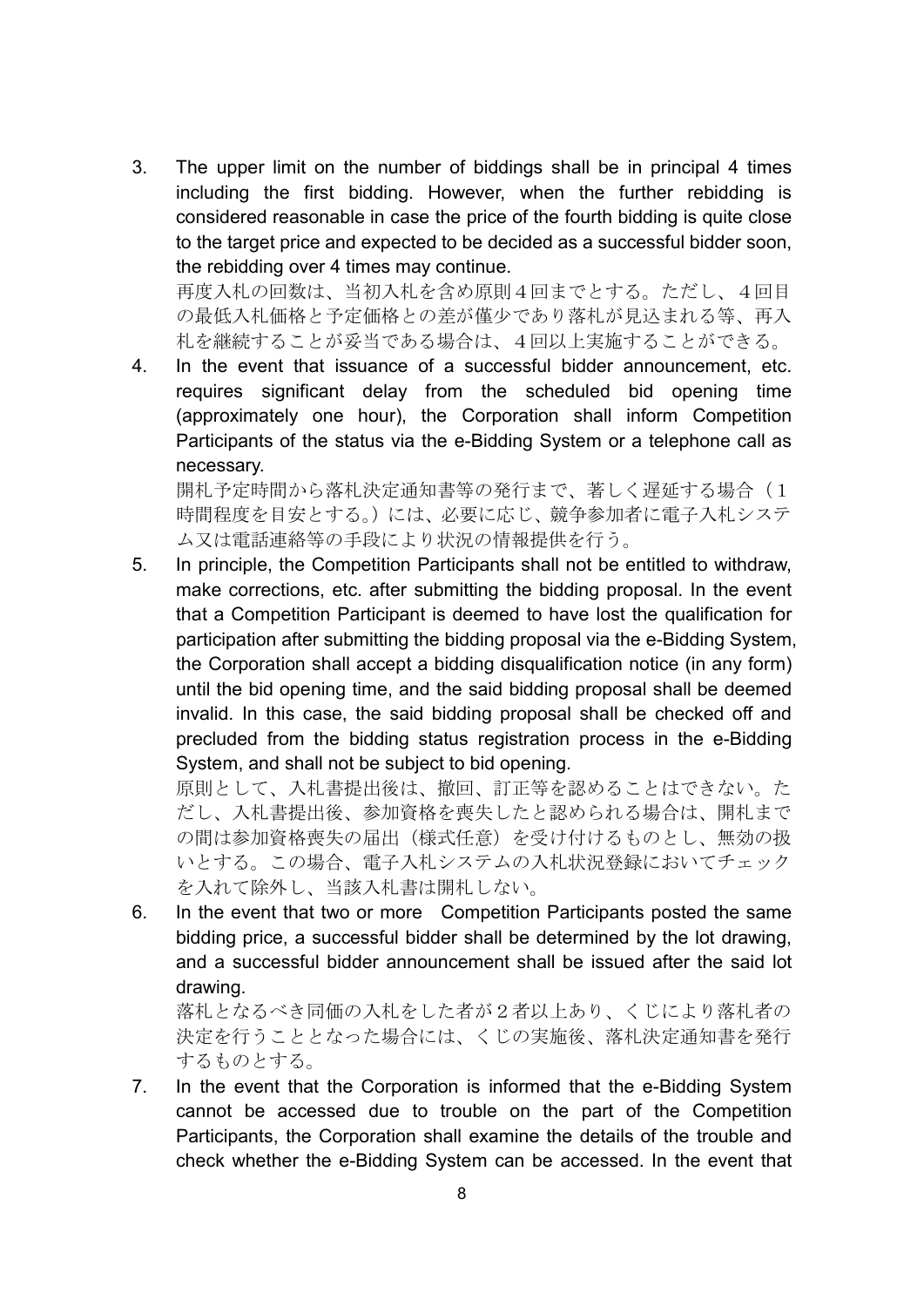the Corporation judges that the e-Bidding System cannot easily be made accessible, and that the e-Bidding System cannot be accessed by multiple Competition Participants due to any of the following troubles, etc., the Corporation shall be entitled to change (postpone) the scheduled bid closing time and the scheduled bid opening time (excluding cases where the trouble is considered to be attributable to the Competition Participants). For the criteria to approve switching from the e-Bidding to the Paper-based Bidding, refer to Article 4 Paragraph 2.

競争参加者側の障害により電子入札ができない旨の申告があった場合は、 障害の内容と復旧の可否について調査確認を行う。なお、直ちに復旧でき ないと学園により判断され、かつ下記の各号に該当する障害等により、複 数の競争参加者が参加できない場合には、入札書締切予定時間及び開札予 定時間の変更(延長)を行うことができる(ただし、入札参加者の責によ る障害であると認められる場合を除く)。なお、電子入札から紙入札に変更 を認める基準については第4条第2項を参照。

#### (i) Natural disasters

天災地変

#### (ii) Area-wide/local power outage

広域・地域的停電

(iii) Communication disturbance attributed to internet service providers and telecommunications carriers

プロバイダ、通信事業者に起因する通信障害

(iv) Other cases in which postponement is deemed reasonable by the **Corporation** 

その他、学園により時間延長が妥当であると認められた場合

8. In the event that the rescheduled bid opening time cannot be set immediately, the Corporation shall send a date and time rescheduling notice indicating a provisional date and time. In the event that the said notice cannot be sent, the Corporation shall make a phone call, etc. In the event that it is possible to recover from the trouble but the rescheduled bid opening time cannot be set immediately, the Corporation shall send a date and time rescheduling notice indicating a provisional date and time, and the Corporation shall indicate in the message field of the said notice that another date and time rescheduling notice will be sent after setting the bid opening date and time, and when the bid opening date and time are set formally, the Corporation shall send the said notice. In the event that the said notice cannot be sent, the Corporation shall make phone calls, etc.

変更後の開札予定時間を直ちに決定できない場合、学園は、仮の日時を入 力した日時変更書を送信することとし、当該通知書の記事入力欄には、開 札日時決定後に再度変更通知書が送信される旨の記載を行い、正式な開札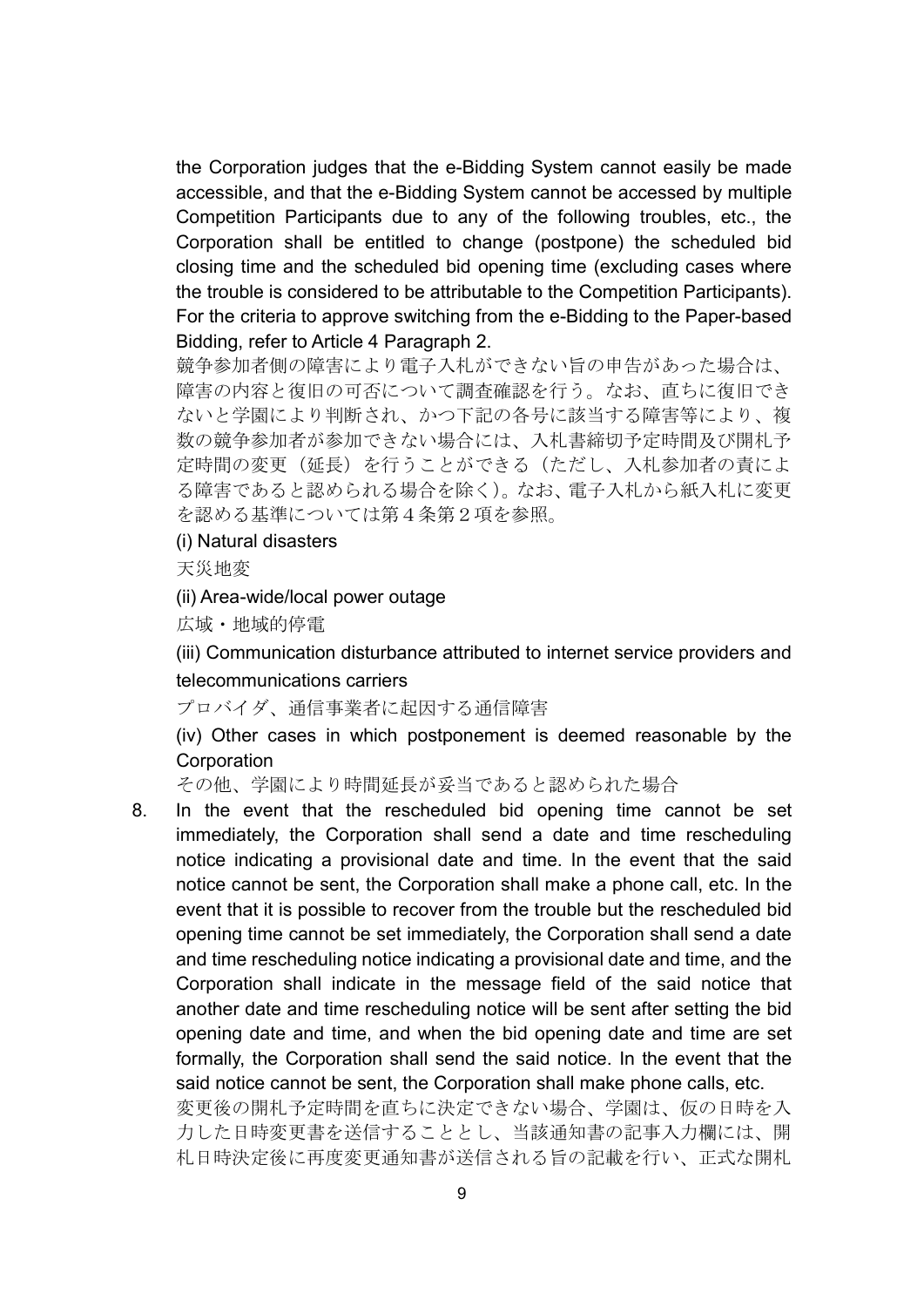日が決定した場合には、再度変更通知書を送信する。送信できない場合、 学園は、電話等で対応する。

9. In the event that trouble arises on the part of the Corporation, if it is possible to recover from the trouble, the Corporation shall change (postpone) the bid closing time and the scheduled bid opening time; if it is not possible to recover from the trouble, the e-Bidding shall be switched to the Paper-based Bidding. Stipulations in the preceding paragraph shall apply for the procedures for the notice of rescheduling etc., in the event that it is possible to recover from the trouble but the rescheduled bid opening time cannot be set immediately.

学園側の障害が発生した場合は、障害復旧の見込みがある場合には、入札 書受付締切時間及び開札予定時間の変更(延長)を行い、障害復旧の見込 みがない場合には、紙入札に変更する。なお、復旧の見込みはあるが、変 更後の開札予定時間が直ちに決定できない場合の通知等の取扱いは前項の 規定を準用する。

10. In the event that the Corporation cancels the bid opening, the Corporation shall notify all the Competition Participants to the Procurement Case in question, via the e-Bidding System or other appropriate means, that the bid opening will be cancelled.

開札を中止する場合は、学園は、電子入札システムその他適当な手段によ り、当該調達案件の競争参加者全員に、開札を中止する旨の通知を行う。

11. In the event that (i) a bidding proposal is not delivered to the e-Bidding System by the bid closing time and that (ii) the Competition Participant does not contact the Corporation, the said Competition Participant shall be deemed to have withdrawn from the bidding.

入札締切時間になっても入札書が(1)電子入札システムに未到着であり、 かつ(2)当該競争参加者から連絡が無い場合は、当該競争参加者が入札 を辞退したものと見なすことができる。

(Handling of bidding information posted on the website 入札情報のウェブサイ ト掲示上の取扱い)

## Article 8 第8条

When preparing a public notice, etc. for the Procurement Case subject to the e-Bidding, the said notice shall contain information regarding the items below so that the Competition Participants can clearly understand that the Procurement Case is subject to the e-Bidding.

電子入札の入札公告等において、電子入札を行う旨を競争参加者に明示するた め、入札公告等に下記の通り記載する。

(i) Add an indication "subject to e-Bidding" at the end of the heading of the Procurement Case.

調達案件名末尾に「電子入札対象案件」と追記する。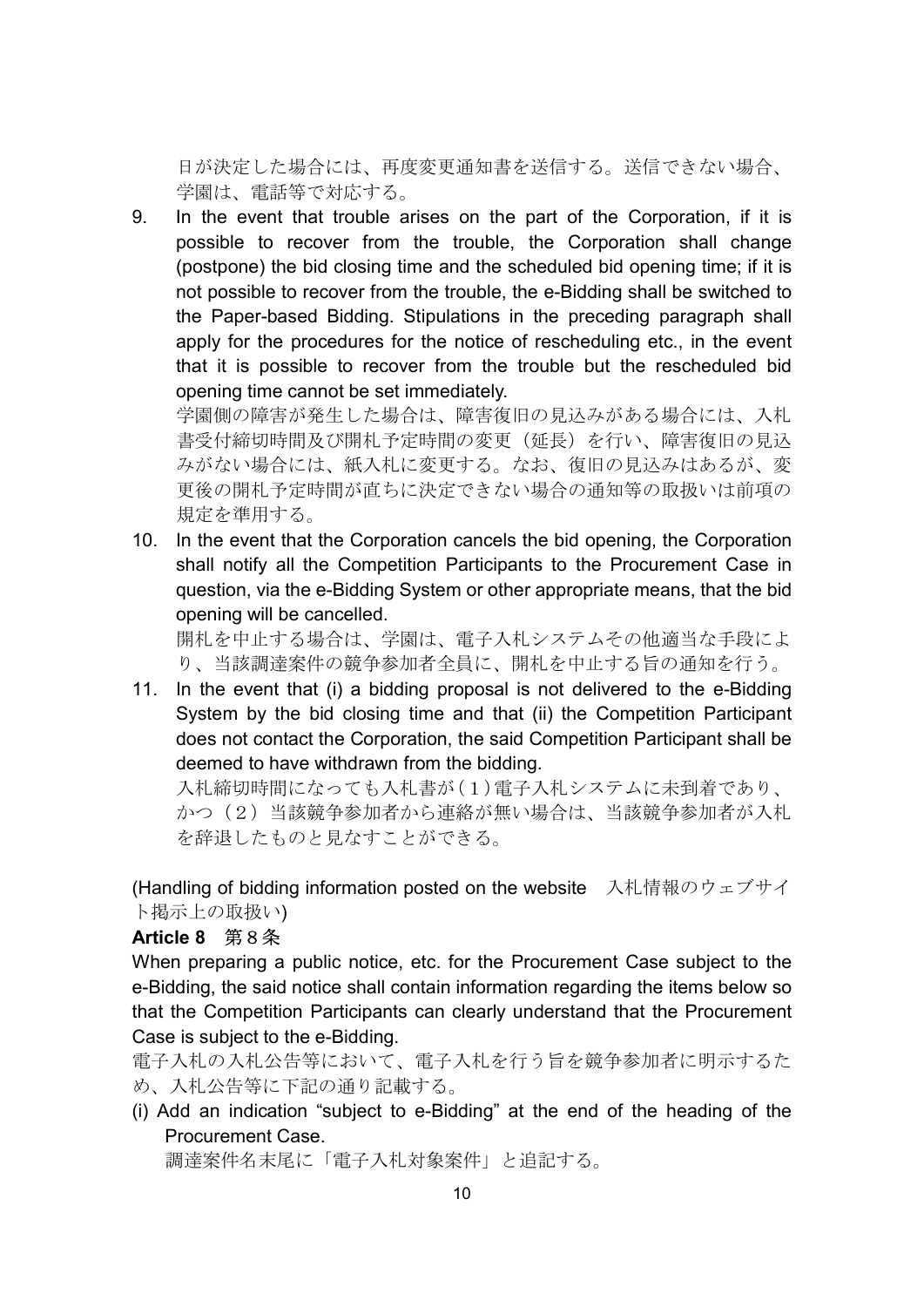#### e.g. :

- ・XXXX construction works (subject to e-Bidding)
- ・Purchase of a complete set of XXXX (subject to e-Bidding)

設定例:

- ・○○工事(電子入札対象案件)
- ・○○一式の購入(電子入札対象案件)
- (ii) Add the following note to the overview of the Procurement Case as "The Competition Participants are required to make an application of, and confirm, the qualifications for the Procurement Case via the e-Bidding System. The Competition Participants who have difficulties in accessing the e-Bidding System are entitled to switch to the Paper-based Bidding as long as such Competition Participants obtained the approval from the Corporation." 調達案件概要に「本調達案件は、競争参加資格の申請及び確認を電子入札シ ステムにより行う。なお、電子入札システムによりがたいものは、学園の承 認を得た場合に限り、紙入札方式に変更することができる。」と追記する。
- 2. The bidding results of the e-Bidding shall be posted and publicized on the Corporation's website without delay after a successful bidder is decided. 電子入札の結果について、落札者決定後、遅滞無く学園のウェブサイトに掲 示し、公表する。

(Fraudulent action 不正行為)

## Article 9 第9条

1. In the event that a Competition Participant fraudulently participated in the bidding, etc., the Corporation is entitled to take a strict actions including suspending the transactions with the said Competition Participant. In the event that fraudulent action is revealed after a successful bid is made, the Corporation is entitled not to conclude the contract with the said Competition Participant before entering into the contract. In the event that fraudulent action, etc. is revealed after entering into the contract, the Corporation may cancel the said contract.

学園は、競争参加者が不正に入札したと認められる場合には、当該競争参加 者の取引停止等の厳正な措置をとることができる。落札後に不正行為が判明 した場合には、契約締結前であれば、契約締結を行わないことができる。ま た、契約締結後に不正行為が判明した場合には、契約を解除することができ る。

2. Examples of fraudulent action may be as follows but not limited to the listed matters

不正行為について以下のとおり例示するが、これに限らない。

(i) A Competition Participant fraudulently obtains an ID of others, and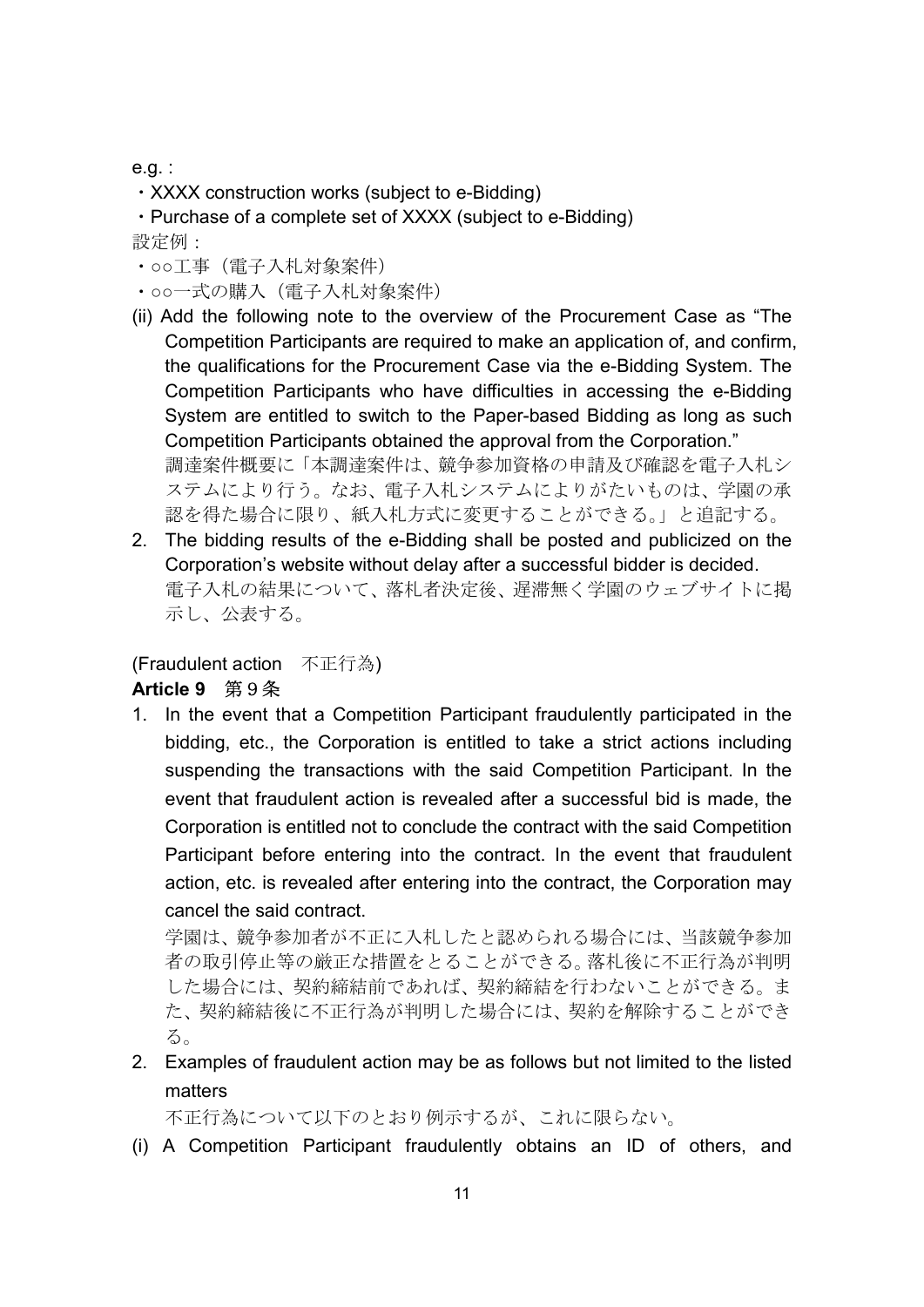participates in the bidding under the false identification of others 競争参加者が、他者のIDを不正に取得し、名義人に成りすまして入札した

場合

(ii) A Competition Participant participates in the bidding without making an appropriate change of the registered information (e.g. change of representative etc.)

競争参加者が、適正な登録情報の変更(代表者の変更など)を行わず、入札 した場合

(iii) A Competition Participant intentionally places bids with two or more ID to the Procurement Case

同一調達案件に対し、同一者が故意に複数のIDを使用して入札した場合

(Operation Hours of e-Bidding System 電子入札システムの運用時間)

#### Article 10 第10条

The e-Bidding System shall be operated from 9:00 through 22:00 in each business day.

電子入札システムの運用時間は、営業日の9時00分から22時00分までと する。

## Supplementary Provisions 附則

This Guideline shall come into effect from January 17, 2014 (Approved by Vice President for Finance and Administration) この要領は、平成26年1月17日から施行する。 (副学長(財務・事業開発担当)決定)

These Guidelines shall come into effect from April 1, 2018. (Revised by Vice President for Financial Management) この要領は、平成30年4月1日から施行する。 (副学長(財務担当)改訂)

This Guideline shall come into effect from February 13, 2019. (Revised by Vice President for Financial Management)

この要領は、2019年2月13日から施行する。 (副学長(財務担当)改訂)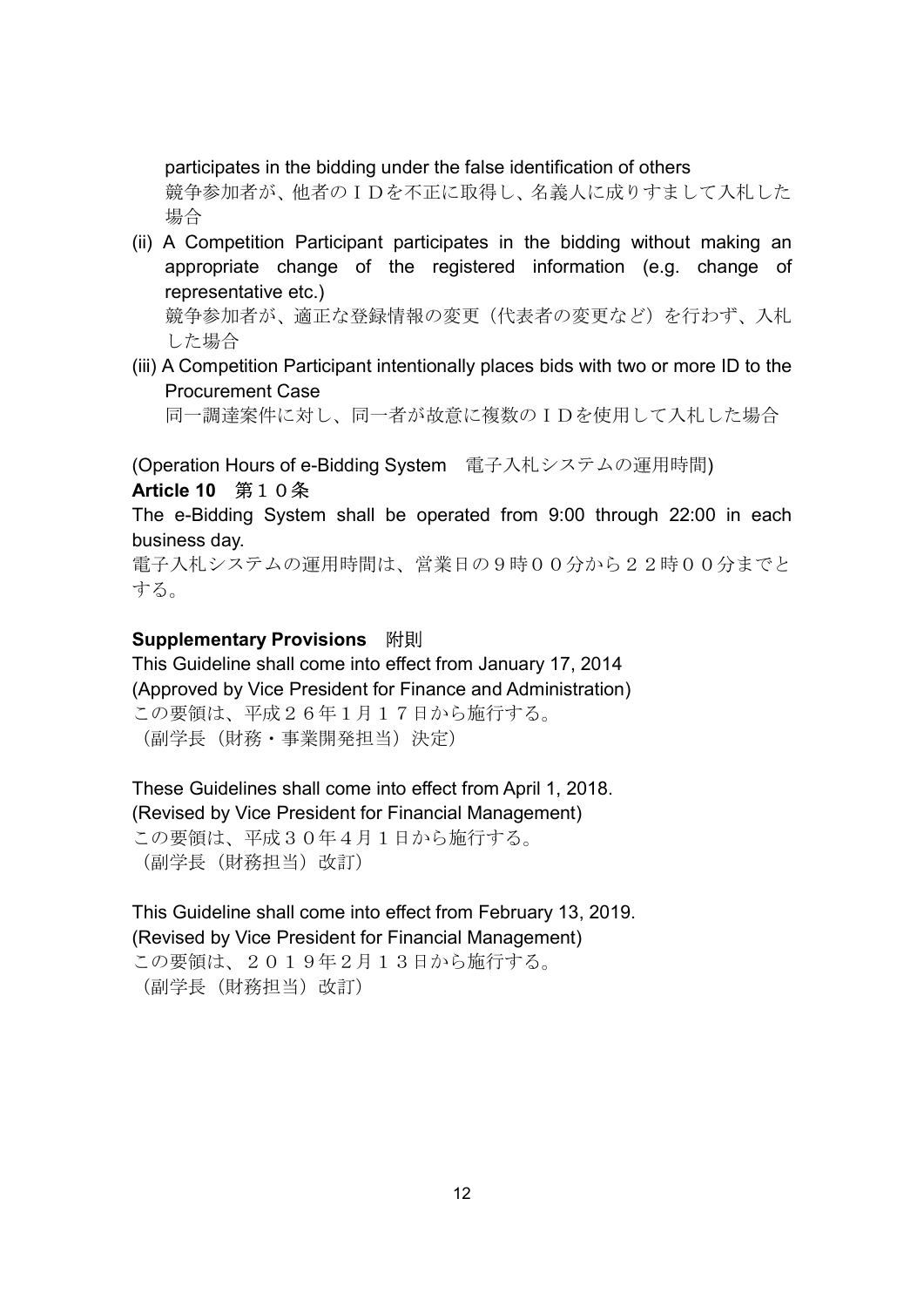(様式1)

# 紙入札方式参加承諾願

1.調達案件名

<件名を記入>

2. 電子入札システムでの参加ができない理由 <理由を記入>

上記の調達案件は、電子入札対象案件ではありますが、今回は当方において上 記理由により電子入札システムを利用しての参加ができないため、紙入札方式 での参加を承諾いただきますようお願い致します。

また、入札書の記載金額の登録(電子入札システムへの入力)及びくじの実施 方法について貴学園に一任し、開札及びその結果に対しての異議はございませ  $h<sub>o</sub>$ 

\*\*\*\*年\*\*月\*\*日

学校法人沖縄科学技術大学院大学学園 理事長 ピーター・グルース 殿

> 住 所 商号又は名称 代表者職氏名 2000年 - 2000年 - 2000年 - 2010年 - 2010年 - 2010年 - 2010年 - 2010年 - 2010年 - 2010年 - 2010年 - 2010年 - 2010年 - 2010年 - 2010年 - 2010年 - 2010年 - 2010年 - 2010年 - 2010年 - 2010年 - 2010年 - 2010年 - 2010年 - 2010年 - 2010年 - 2010年 -